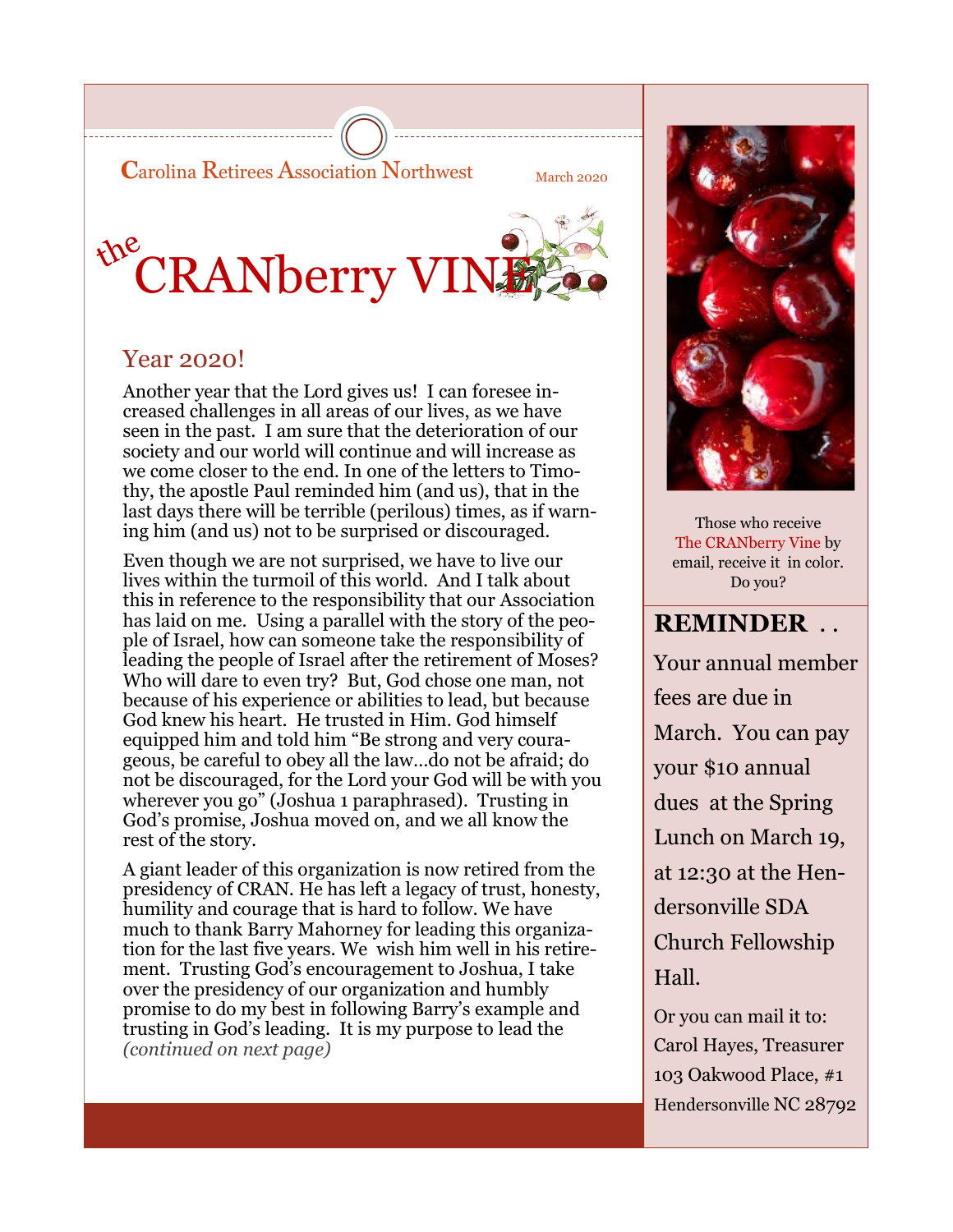

(Continued from front page)

It is my purpose to lead the organization in achieving intermediate and long-term goals of reaching the promised land.

I know that this year will bring it's challenges and sometimes discouragement, but I challenge you to take personally the counsel God gave to Joshua "don't be afraid, do not be discouraged. Trust God!. Our future is well assured as has been predicted : "He who overcomes … I will give to eat from the tree of life". Let us work together to achieve the goal. Let us support this organization that allows us to come together to encourage and support each other, and let us be faithful to our calling.

*Sam Leonor, Sr.*, President

## **If I Had but One Year to Live!**

If I had but one year to live; One year to help; one year to give; One year to love; one year to bless; One year of better things to stress; One year to sing; one year to smile; To brighten earth a little while; One year to sing my Maker's praise; One year to fill with work my days; One year to strive for a reward; When I should stand before my Lord: I think that I should spend each day In just the selfsame way That I do now. For from afar The call may come across the bar At any time, and I must be Prepared to meet eternity.

So if I have a year to live, Or just one day in which to give A pleasant smile, a helping hand, A mind that tries to understand A fellow-creature when in need, 'Tis one with me - I take no heed; But try to live each day He sends to serve my gracious Master's ends. Unknown, *These Times*, April 1967

Thank you so much for your generosity at the Christmas Banquet! Your donations to the Fletcher Academy Senior Class Mission Trip was approximately \$1,800.



**REMEMBERING . . . Dr Al Koppel,** who passed away on December 14, 2019 at the age of 101. He lived a long and full life and enjoyed attending the CRAN Fall Retreat at Nosoca Pines.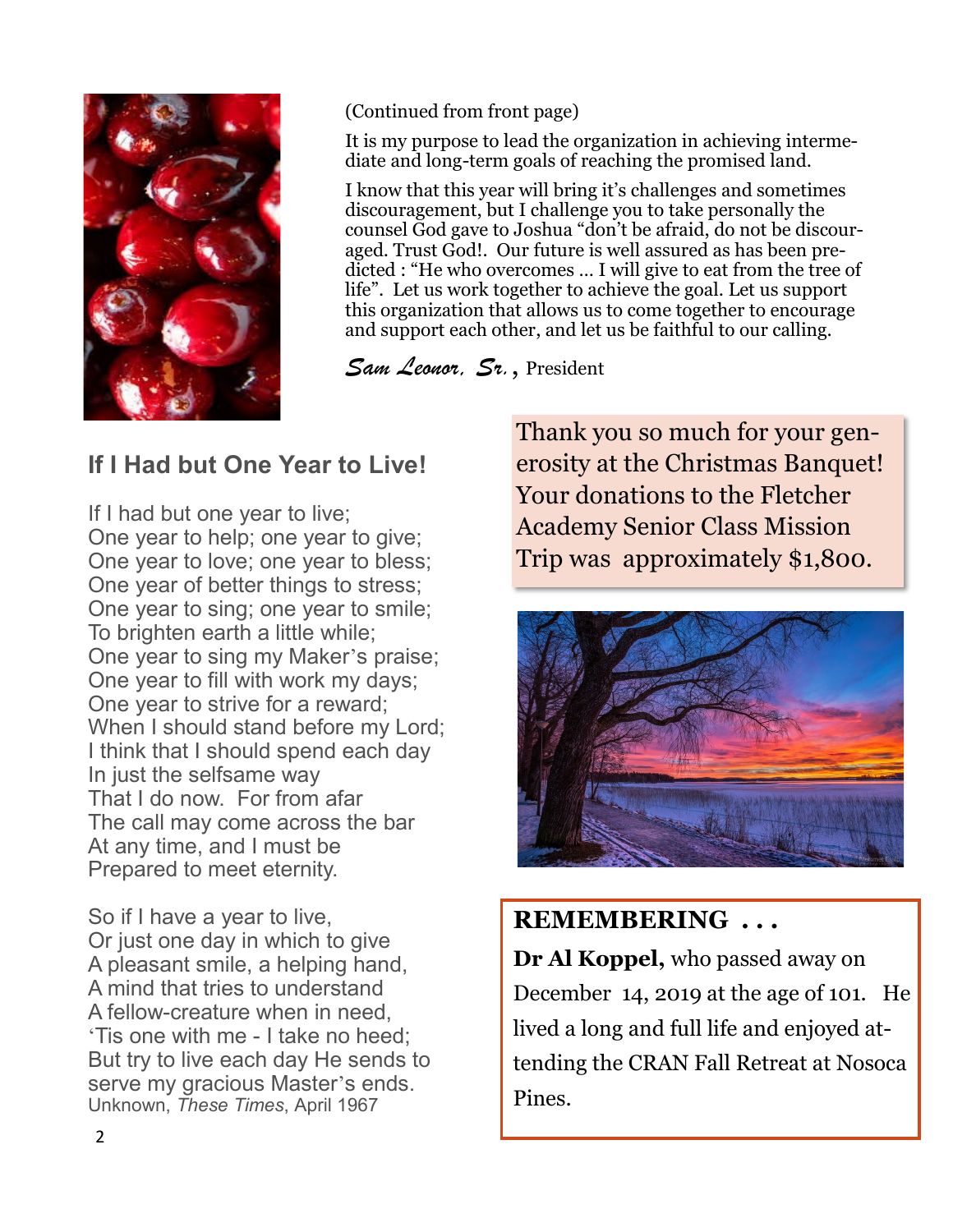## **WHAT 'S NEXT?**



**Spring Fellowship Lunch:** 

**Thursday, March 19, at 12:30 in the Hendersonville Church Fellowship Hall** with musical entertainment by the "Innkeepers." Come and bring:

- Food for potluck lunch
- A friend from church who you can invite to join CRAN
- \$10 to pay your annual member dues
- Table games to play after lunch

Summer Picnic in June - Date and place to be announced

Fall Retreat at Nosoca Pines Ranch - September 21-24, 2020

Christmas Banquet - December 9 at Pisgah Academy

#### CRAN BOARD MEMBERS

Vice-president, Merle Peterson 828-845-5988 merle693@yahoo.com Treasurer, Carol Hayes 828-595-3118 chayes1940@gmail.com Asst. Treasurer, Joy Thomas 240-310-5662 joyfulthomas@icloud.com Secretary, Ann Wilkinson 704-798-4192 annwilkn@yahoo.com Asst. Secretary, Ellen O'Connor 828-684-9356 ellensh44@aol.com Newsletter Editor, Peggy Peterson 828-845-5995 peggy.merle@yahoo.com Communications, Ron Quick 704-609-1919 ronaldquick@me.com Hosting Chairperson, Nancy Powell 828-551-5383 nancym220@hotmail.com Decorating Chairperson, Linda Miller 704-898-4694 mmggngr9@gmail.com Pictorial Directory Coordinator, Carol Johnson 919-418-6526 cnjhome1@gmail.com Candid Photographer, Bill Johnson 919-961-4969 beecre@gmail.com

President, Sam Leonor 321-356-1704 seleonor@gmail.com

"If you would know the meaning of love, go not to the dictionary, but read the story of the cross. There, and there alone, can you glimpse its meaning only glimpse it; for it will take the long ages of eternity to fully unfold all its mysterious sweetness and purity. Yet that glimpse has in it wonderful possibilities; it has transformed sinners into saints, relighted dead fires of hope, and planted faith in bosoms that were but the dwelling places of despair."

by Edward J. Urquhart, *The Watchman Magazine*, May 1909